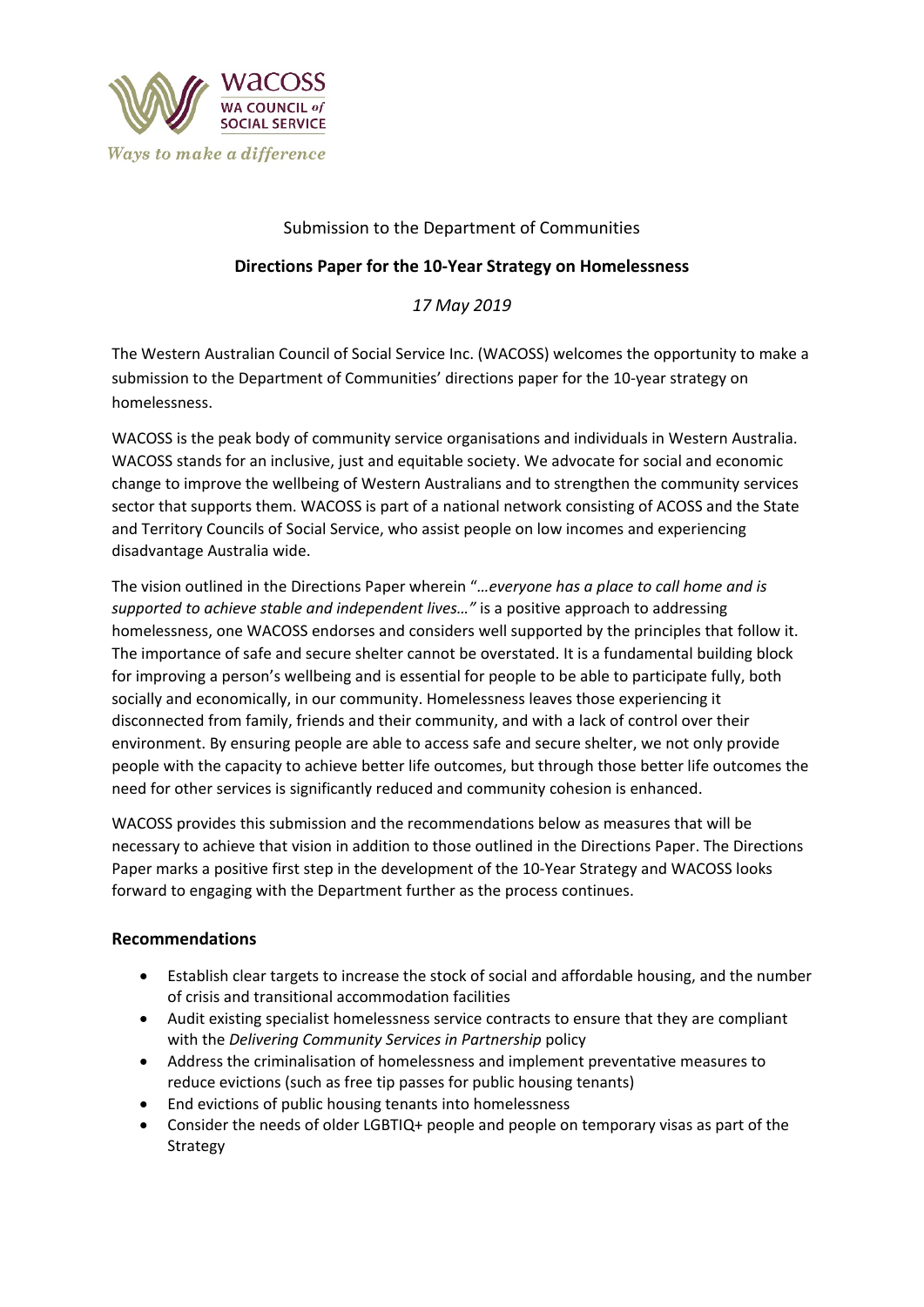- Provide ongoing advice to Government through the Supporting Communities Forum together with place-based consultation and co-design measures at a local and regional level
- Develop shared, effective and consistent community-based measurement systems to support data collection and linkage throughout the life of the Strategy

# **Background**

There are more than 9,000 Western Australians experiencing homelessness. While government agencies and community service organisations have implemented programs to support people experiencing homelessness and to address its causes, there has so far been an absence of an overarching, coordinated cross-government strategy. WACOSS strongly commends the State Government for starting the development of a 10-year strategy on homelessness. WACOSS also strongly supports the strategic work that has already been undertaken by the *WA Alliance to End Homelessness* to inform the process of ending homelessness in our state.

While the unaffordability of housing is not the only cause of homelessness, it is very much a significant contributing factor. The Department of Communities' Demand Model estimates that there is an unmet social and affordable housing need in Western Australia for approximately 61,000 very low, low, and moderate income households—consisting of over 28,000 very low income households and over 33,000 low or moderate income households.[1](#page-1-0) Modelling published by the Australian Housing and Urban Research Institute (AHURI) estimates that there are around 59,000 Western Australians unable to enter market housing and a further 73,000 requiring rent assistance to alleviate a position of rental stress.<sup>[2](#page-1-1)</sup>

The risk of poverty is more than twice as high for households renting privately than home-owners with or without a mortgage. Poverty is the highest amongst public renters, though this is in part due to the fact that eligibility requirements for public housing means that this group has some of the lowest incomes.[3](#page-1-2)

There are 13,953 households on the public housing waitlist and 1,318 on the priority waitlist, where they wait on average for 139 weeks or nearly 3 years to be housed.<sup>[4](#page-1-3)</sup> In Newman alone, it has been estimated that, due to Martu population growth and inadequate investment in Parnngurr housing, the WA Government will need to procure 73 houses by 2028 to accommodate an additional 365 Martu people.<sup>[5](#page-1-4)</sup>

Recent AHURI research has found that much of the growth in Australian housing supply has been in the mid-to-high price segments. Furthermore the research indicates that this increase in the supply

<span id="page-1-0"></span> <sup>1</sup> Julie Considine and Sarah Mewett (2017) *Estimating unmet housing demand and priority areas for public and affordable housing at the Local Government Area level – a housing practitioner's approach*, WA Department of Communities. Noting 'affordable' is defined as spending up to 30% of income for those in the bottom 40% of incomes (40/30 rule).

<span id="page-1-1"></span><sup>2</sup> Steven Rowley, Chris Leishman, Emma Baker, Rebecca Bentley, and Laura Lester (2017) 'Modelling housing need in Australia to 2025' *Australian Housing and Urban Research Institute*, AHURI Final Report 287

<span id="page-1-2"></span><sup>3</sup> ACOSS (2018) *Poverty in Australia*

<span id="page-1-3"></span><sup>4</sup> Rethink Social Housing, Government of Western Australia[, http://www.rethinksocialhousing.com/The-](http://www.rethinksocialhousing.com/The-Waitlist)**[Waitlist](http://www.rethinksocialhousing.com/The-Waitlist)** 

<span id="page-1-4"></span><sup>5</sup> Social Ventures Australia (2018) *A Cost Benefit Analysis of Investment in Very Remote Aboriginal Communities*, Discussion Paper – Implications for Housing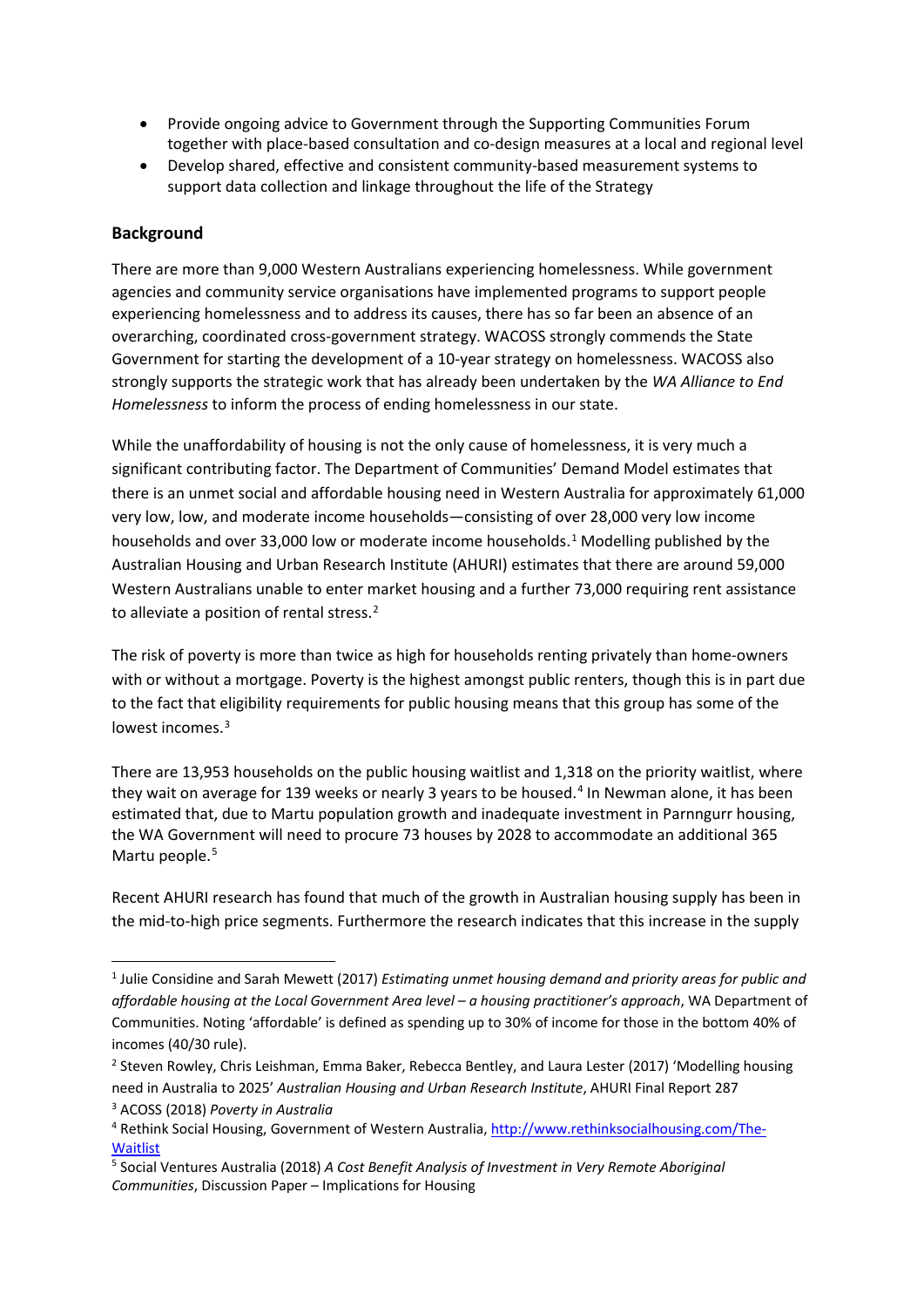in these segments is not creating a 'trickle-down' effect into the low price segments by freeing up established housing stock.<sup>[6](#page-2-0)</sup>

This lack of trickle-down is reflected in the findings of the WA Housing Industry Forecasting Group, which noted that, despite historically high levels of rental stock, "for those on the lowest incomes, conditions have not changed."[7](#page-2-1) This outcome is the result of a long-term underinvestment in social housing together with the treatment of private rental properties as investment vehicles for individuals.

There is compelling evidence that the provision of public housing for National Partnership Agreement on Homelessness (NPAH) program participants in WA has been linked to significant reductions in the proportion, frequency and duration of health service use. For the 3,400 individuals analysed in the study, this decrease potentially saved the Western Australian health care system a combined \$16.4 million a year or \$4,846 per person per year. [8](#page-2-2)

The 2019 *Anglicare Rental Affordability Snapshot* found that for a single on the Newstart Allowance, there were no affordable and appropriate private rental properties in the entirety of Western Australia. This report takes a 'snapshot' on a given day of the rental market and examines whether the properties being advertised are both affordable for a range of different low income types and whether those properties are appropriate for the composition of their household.

This lack of any affordable and appropriate rentals was also the case for a single on Youth Allowance, including those looking for share housing. A single on Newstart with one child was able to find just two affordable and appropriate properties across the state, though neither were in the Perth Metropolitan area. A single receiving the disability support pension was only able to locate 11 properties in Perth that were affordable and appropriate, and a further 9 in regional areas.

This demonstrates just how difficult it is for those on low and fixed incomes to able to secure affordable housing, which places them at substantial risk of experiencing homelessness.

# **Sustainable pathways out of homelessness**

# *Collaboration*

WACOSS welcomes the commitment to the co-design of programs and services with consumers and communities. Co-design should be defined as a robust and genuine partnership between government, community service providers, and service users from the beginning of the planning and

<span id="page-2-0"></span> <sup>6</sup> Rachel Ong, Tony Dalton, Nicole Gurran, Christopher Phelps, Steven Rowley and Gavin Wood (2017) 'Housing supply responsiveness in Australia: distribution, drivers and institutional settings', *Australian Housing and Urban Research Institute*, AHURI Final Report 281

<span id="page-2-1"></span><sup>7</sup> Housing Industry Forecasting Group (2017) *Forecasting Dwelling Commencements in Western Australia 2017- 2018*

<span id="page-2-2"></span><sup>&</sup>lt;sup>8</sup> Lisa Wood et al (2016) 'What are the health, social and economic benefits of providing public housing support to formerly homeless people?', *AHURI Final Report No 265*, Australian Housing and Urban Research Institute, p 2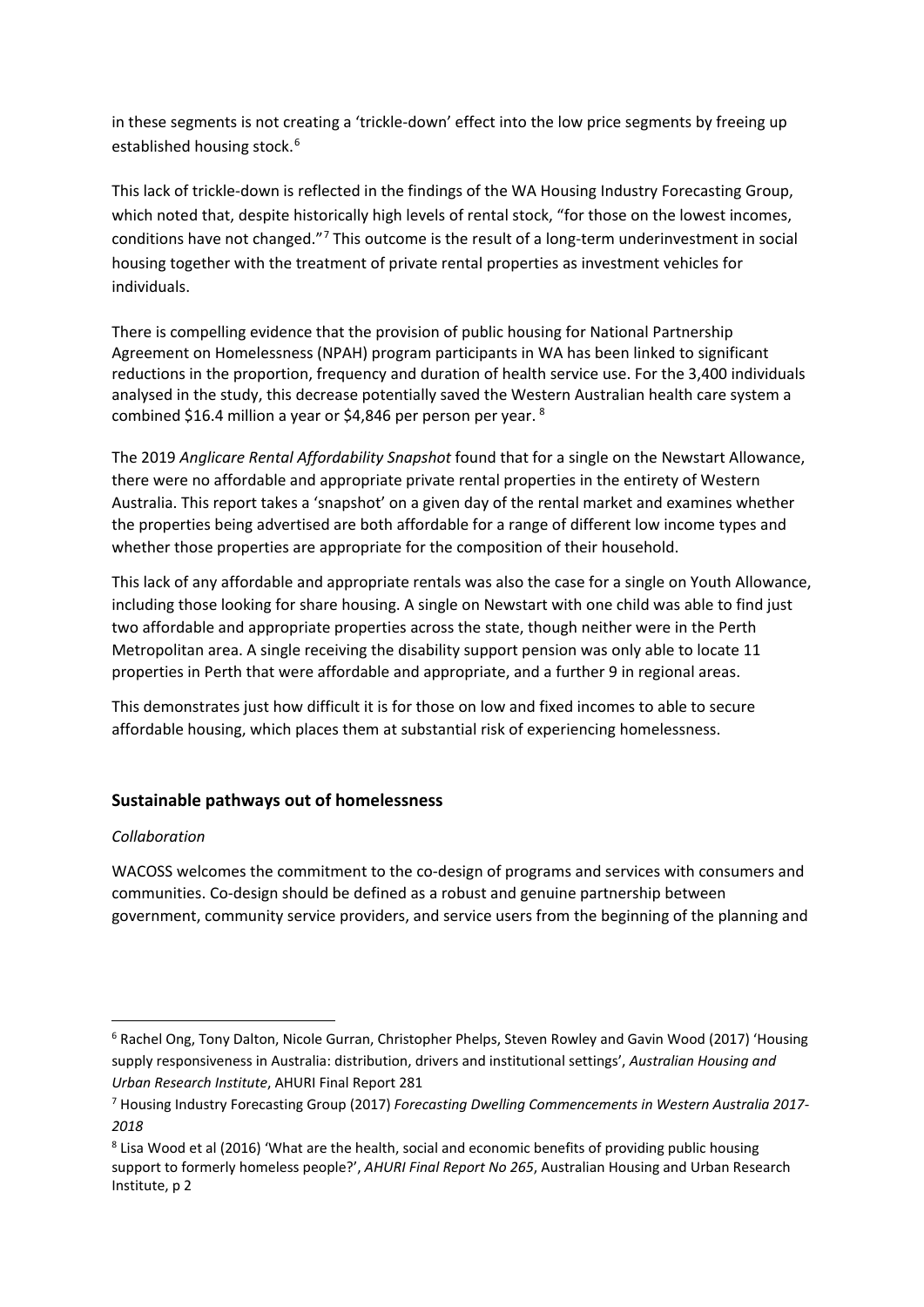design process that emphasises the importance of recognizing and sharing power and control in decision making.<sup>[9](#page-3-0)</sup>

Inclusion of co-production principles of equality, diversity and accessibility, reciprocity and mutuality is important. Co-production processes can deliver transformative outcomes for individuals, increase the capacity of services and deliver greater economic value for service users and the public purse where they are genuine and properly resourced.

WACOSS believes that there needs to be clear directions and guidelines about both what constitutes co-design and the threshold for which it should be a requirement. We acknowledge there may be circumstances under which we may not have the need or capacity to co-design every procurement process (such as the renewal of ongoing services where the service model has been evaluated and is considered robust and still appropriate, or in relation to one-off, short-term or small-scale projects and grants). However, if the Strategy is making a genuine commitment to co-design it needs to be clearer about its expectations or requirements to avoid confusion, disappointment, wasted effort and partners working at cross purposes.

# *Sustainable Funding and the Delivering Community Services in Partnership Policy*

Absent from the discussion of relevant and intersecting strategies and policies in the Directions Paper is the *Delivering Community Services in Partnership Policy* (DCSP). The DCSP Policy is an important consideration in designing a system to address homelessness, as a key component of providing sustainable pathways out of homelessness is ensuring the sustainability of the services that those experiencing or at risk of homelessness need.

The DCSP Policy established in July 2011, was intended to see the transition over time to fairer and more accountable funding models, where contracts would be based on outcomes, and service providers would be able to negotiate the true cost of service delivery. However, a significant proportion of service contracts currently operating in WA are not DCSP compliant, including many that predate proper implementation of the policy and have been rolled-over multiple times without an opportunity to renegotiate deliverables or funding levels. There are also a significant proportion of service contracts put in place after the adoption of the policy that have not complied with it fully, particularly in relation to meeting the true cost of care.

That these contracts are not DCSP complaint is exacerbated by the 2015 changes to the *Non-Government Human Services Sector Indexation Policy*, which provides no allowance for wage growth and the award obligations as a result of the Equal Remuneration Order. There are numerous services with contracts established before 2012 that have been extended and rolled-over multiple times, with inadequate indexation and no opportunity to renegotiate funding levels or service outputs.

Two independent studies over the last 3 years have evidenced the extent of the impact of the ERO on services, and a third study was recently commissioned by the Department of Communities to examine the impact of the ERO on homelessness services funded under the National Affordable Housing Agreement. Although the Department of Communities has so far been unwilling to release the findings of study, a number of the twenty-three organisations who participated have informed WACOSS that their individual funding levels do not cover the full cost of their service contract.

<span id="page-3-0"></span> <sup>9</sup> *[WACOSS Co-Design Toolkit](https://wacoss.org.au/wp-content/uploads/2017/07/co-design-toolkit-combined-2-1.pdf)*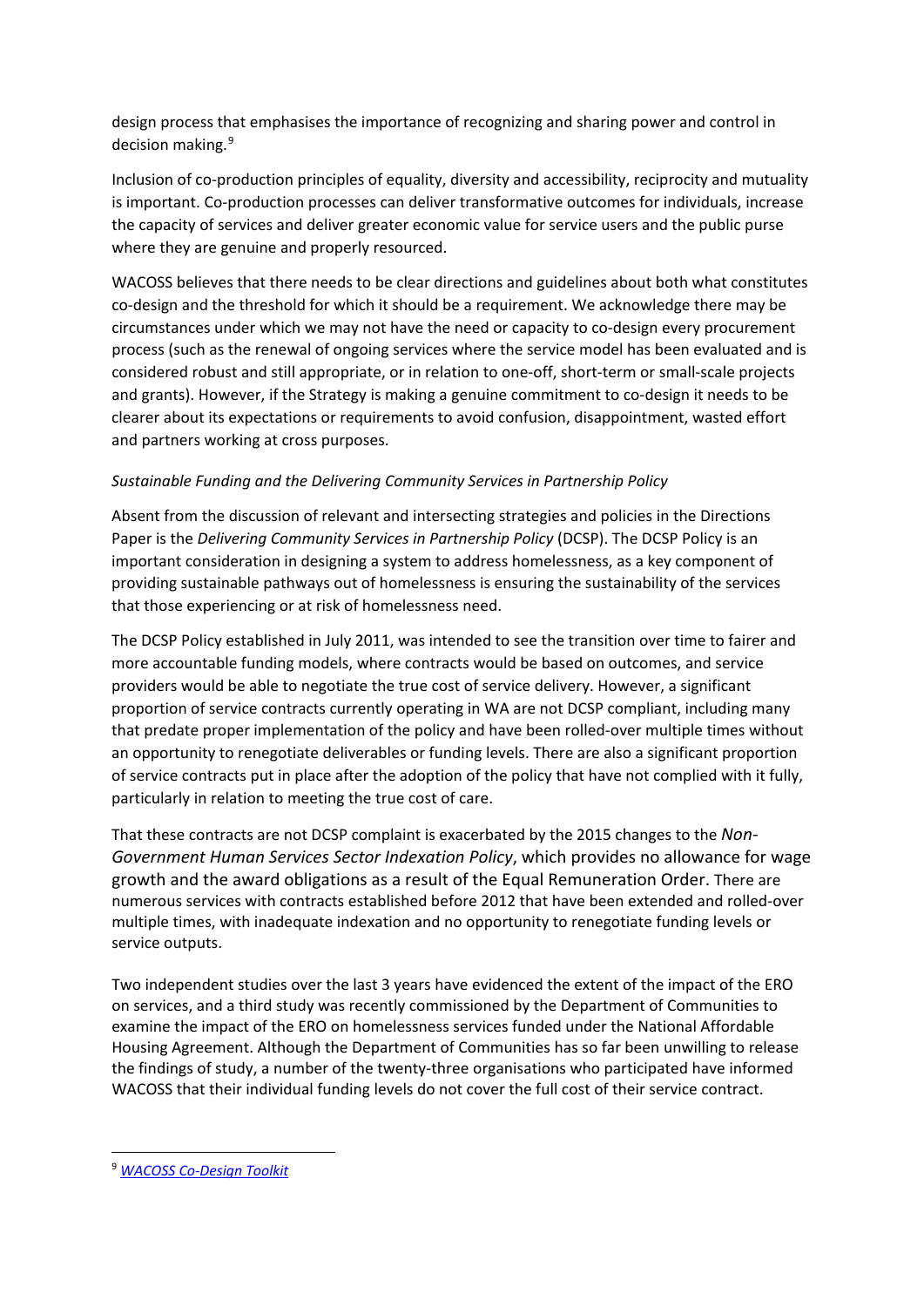Organisations have been forced to restructure, cut costs where possible and, in some cases, have stopped providing or have reduced services where they are no longer financially viable.

WACOSS welcomes the supplementary funding that will be provided to community service organisations funded under the National Housing and Homelessness Agreement that operates 24 hours a day, seven days a week, to applied to upcoming contract variations and extensions for the 2019-20 financial year. We recognise that this supplementary funding has been provided while the Department of Communities finalises both the 10-Year Strategy on Homelessness and the 10-Year Strategy for Reducing Family and Domestic Violence. This supplementary funding, however, is clearly not sufficient to address the issues facing homelessness services, regardless of funding source, and the community services sector more generally regarding their ability to renegotiate existing contracts to reflect the true costs of service delivery.

To this end we recommend the WA Government undertakes an audit of DCSP compliance of existing service contracts to establish the age of contracts, number of contract roll-overs, extent to which outputs including staffing, service levels and operating hours are specified, and the degree to which funding or service quality have been renegotiated on roll-over. Further, we recommend any future contract roll-overs must include either indexation at ERO award compliant rates, renegotiation of outputs or DCSP compliance. A procurement practice review is then needed to understand capability gaps within contract management to enable a shift to outcome-based contracting and collaborative service development and design.

## **Prevention and early intervention**

#### *Criminalisation of Homelessness*

Prevention and early-intervention requires a re-examination of the way that police powers and laws effectively criminalise homelessness. This is particularly seen with move on orders and infringement notices. The Centre for Social Impact report on homelessness prepared for the Department of Communities identified how "a revolving door between prison and the street emerges" with those experiencing homelessness having more interactions with the police and justice system, and 31 per cent of Australia's prisoners anticipating a spell of homelessness upon exit from prison.<sup>[10](#page-4-0)</sup>

Police have the power to move people on from an area for 24 hours if they believe an individual is causing disruption or likely to commit a crime. Failing to adhere to this order can then result in a fine or arrest. As well as being potentially discriminatory, move on orders can be highly disruptive and distressing to people experiencing homelessness, who may then need to relocate to another area with all their belongings or have them confiscated. In June 2015, WA Police were also awarded the power to issue \$500 on the spot fines for minor offences called 'Criminal Code Infringement Notices', which can be issued for offences including disorderly conduct in public places, such as using offensive or threatening language, as well as urinating in public.<sup>[11](#page-4-1)</sup> It is clear that these powers disproportionately impact on those experiencing homelessness, without providing any actual solutions or interventions.

<span id="page-4-1"></span><span id="page-4-0"></span> <sup>10</sup> Lisette Kaleveld, Ami Seivwright, Emily Box, Zoe Callis and Paul Flatau (2018) *Homelessness in Western Australia: A review of the research and statistical evidence*, Department of Communities  $11$  Ibid.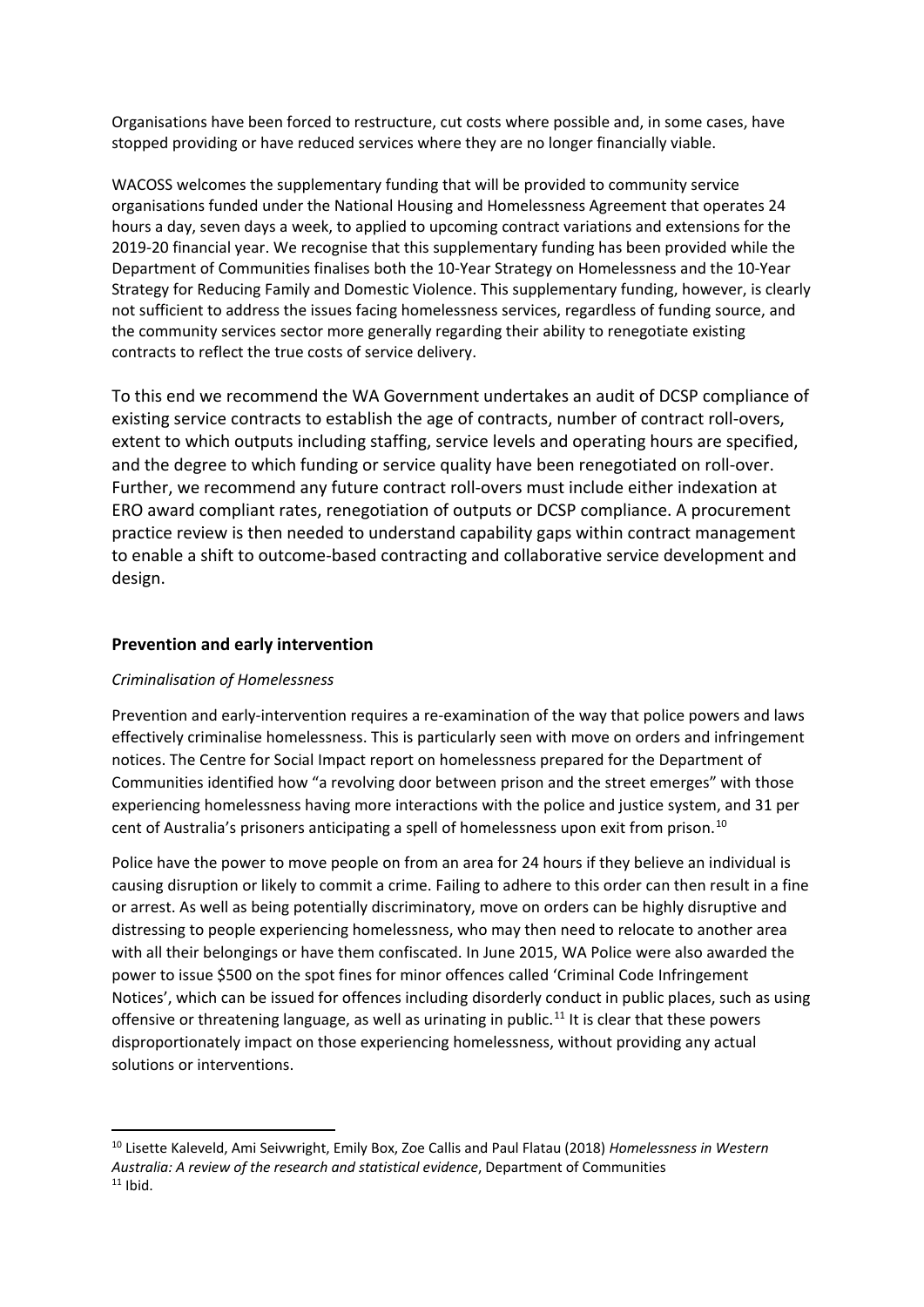## *Tip Passes*

It has been raised with WACOSS, by groups such as the First Nations Homelessness Project, that the exorbitant prices associated with accessing tipping services are particularly cost-prohibitive for those on the lowest incomes. Being unable to access tips can stand as a significant impediment for low income renters to be able to keep their rental property clean and tidy. For residents in social and private rentals being unable to access tips therefore can have dire consequences, resulting in evictions and homelessness. It has been suggested to WACOSS that providing tip passes as a free or affordable services would be a simple early intervention and prevention measure that can have a dramatic impact on a resident's ability to maintain a tenancy.

WACOSS recommends that the Department of Communities engages closely with the First Nations Homelessness Project to co-design effective early intervention and prevention supports and programs.

# *Exiting Government Institutions and Public Housing Tenants*

WACOSS is very pleased to see a commitment in the Directions Paper to no exits into homelessness from government institutions, including hospitals and out-of-home care. The failure to ensure the provision of stable housing and appropriate support for those transitioning out of institutions creates a significant risk that they will exit into homelessness or find themselves homeless soon after.

Analysis shows that a much higher proportion of those leaving hospitals, psychiatric hospitals and units, or transitioning from foster care or residential care who accessed specialist homelessness services in 2016-17 needed accommodation services, including emergency accommodation, transitional housing, and assistance to obtain long term housing. More than half had received services in the previous five years.<sup>[12](#page-5-0)</sup>

Government institutions need to be held responsible for ensuring that people leaving their care are not exiting into homelessness. Institutions take on this responsibility for people assigned into their care and they need to discharge it appropriately. This responsibility cannot simply be transferred on to specialist homeless services in the absence of adequate information, funding and access to stable housing.

This accountability needs to be monitored and enforced, with appropriate resources dedicated to guarantee access to stable housing for people leaving their care.

As part of this commitment to no exits into homeless from government institutions, a commitment to not evict public housing tenants into homelessness is also required.

#### *Older LGBTIQ+ people*

It is encouraging to see a recognition in the Directions Paper of the need for services to that can provide appropriate support for both the growing cohort of young LGBTIQ+ people and older people experiencing or at risk of homelessness.

WACOSS considers it important that the Strategy also recognises the needs of older LGBTIQ+ people at risk of or experiencing homelessness as a cohort that faces its own particular challenges in accessing the support that they need. As stated in the 2017 Mission Australia Ageing and Homelessness report, "many older LGBTI people refrain from divulging their sexuality when

<span id="page-5-0"></span> <sup>12</sup> Australian Institute of Health and Welfare (207) *Specialist homelessness services annual report 2016-17*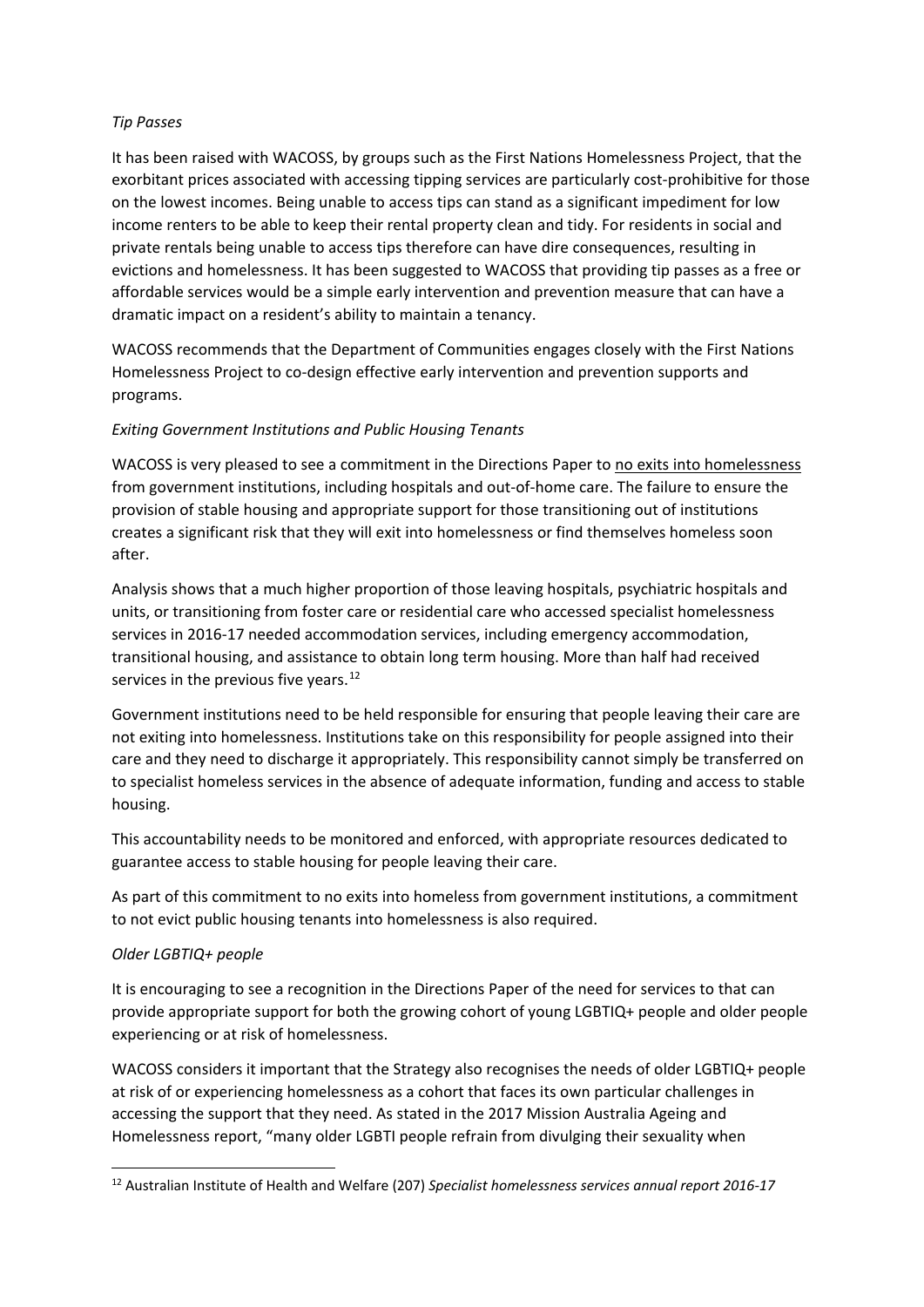accessing services due to fears of discrimination and/or abuse."<sup>[13](#page-6-0)</sup> WACOSS recommends that the Department of Communities consults with GLBTI Right in Ageing Inc (GRAI) to ensure that the Strategy addresses the issues facing older LGBTIQ+ Western Australians.

## *People on temporary visas*

People living in Western Australia on temporary visas do not have Australian citizenship or residency, and so are typically ineligible for government support through Medicare, Centrelink and public housing. When these people's circumstances change, including when they experience a life crisis, their prognosis is often bleak This cohort includes women and children experiencing family and domestic violence. Without support many are forced to remain in or return to a violent relationship. As a result, workers in women's shelters are often reluctant to discharge them, creating bottlenecks in the system. The needs of those living in our community on temporary visas must be considered as part of the development of both the 10-Year Strategy on Homelessness and the 10- Year Strategy for Reducing Family and Domestic Violence. WACOSS urges the Government to increase brokerage funds to assist this cohort, possibly through the existing *Women Without Income* brokerage project.

## **System transformation**

## *No Wrong Door approach*

Securing housing is not the end of a person's journey. In the absence of a system that supports people's needs, they can quickly find themselves struggling to maintain that tenancy they waited so long to access, potentially pushing them into further hardship and homelessness.

An Australian Institute of Health and Welfare (AIHW) study of people transitioning out of public housing in New South Wales and Western Australia, found that tenants who lost their tenancy reported a greater need for mental health, psychological, drug and alcohol, gambling and legal/court support services. Of those who had lost their tenancy, 17 per cent had lost it within 3 months of it commencing and a further 19 per cent within 3 to 6 months. 47 per cent of those who sought assistance from a specialist homelessness agency after exiting public housing were experiencing homelessness, demonstrating the significant risk of falling into homelessness for those who lose their public housing.<sup>[14](#page-6-1)</sup>

This is why it is so essential that the supports needed are available from point of first contact to beyond the point where a tenant may be transitioning out of social housing.

Community housing organisations conduct a full assessment of tenancy history, risk factors and support needs at the point of application. This enables early intervention for those who need support with their tenancies, improving outcomes for the tenant and reducing costs longer term.

The Housing Authority should partner with the community housing and support services sectors to develop a shared assessment framework and joint waitlist that could be used to determine at the beginning who are the tenants for whom the public housing system and its current level of support is appropriate and effective. For those for whom that level of support is insufficient, a targeted and

<span id="page-6-0"></span> <sup>13</sup> Mission Australia (2017) *[Ageing and Homelessness: solutions for a growing problem](https://www.missionaustralia.com.au/news-blog/news-media/mission-australia-report-shows-homelessness-is-a-growing-concern-for-older-australians)*

<span id="page-6-1"></span><sup>&</sup>lt;sup>14</sup> Australian Institute of Health and Welfare (2015) Exploring transitions between homelessness and public housing: 1 July 2011 to 30 June 2013.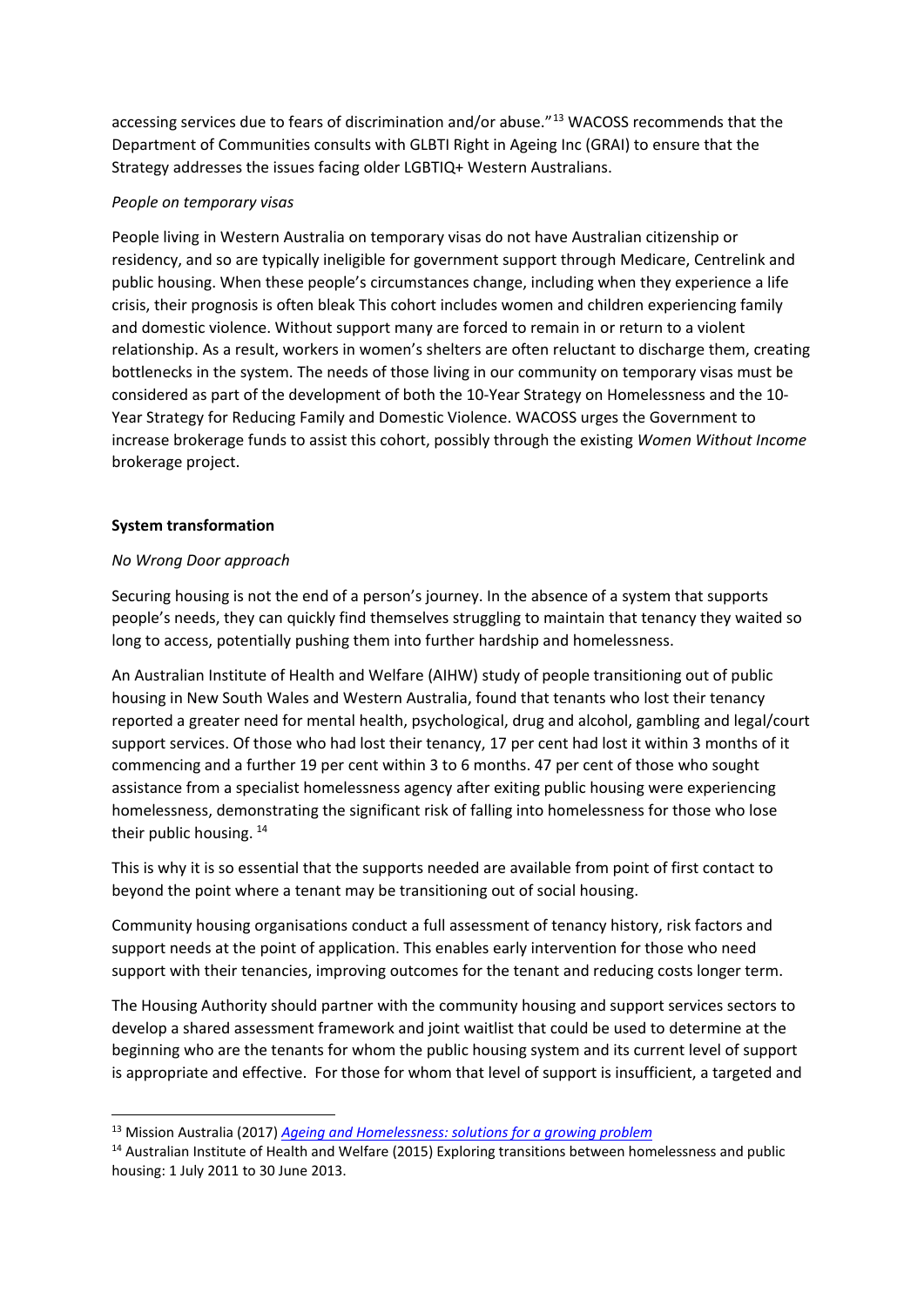integrated housing support system, co-designed with the community sector, would enable the provision of the intensive and specialist support they may require to transition into and maintain their tenancy.

An example of this model in practice can be seen with the Tasmanian Government's *Housing Connect*. [15](#page-7-0) It functions as a one-stop shop for all housing and homelessness assistance and support needs. It provides access to public and community housing, private rental assistant, emergency accommodation and support services. A core component to the success of Housing Connect is a common assessment framework and shared database.

WACOSS recommends that a shared assessment framework and tenancy support system by codesigned with the community housing and services sectors.

#### *Advice to Government*

WACOSS suggests that one of the key mechanisms to provide to advice to government on emerging issues and trends on homelessness over the life of the Strategy should be the Supporting Communities Forum and its subcommittees.

The overarching purpose of a well-resourced and functioning Supporting Communities Forum should be to develop and implement a social policy and community service reform agenda that is grounded in a relationship of partnership and mutual respect between the public and community services sectors, and is focused on achieving better outcomes for the WA community, particularly our most vulnerable and excluded citizens.

While there is a clear need for a high-level mechanism for sector engagement with public sector leaders and policy makers to drive whole of government human services reform, the proposed *SCF* is only one mechanism for engagement. Though necessary, alone it is unlikely to be sufficient to succeed in driving cultural change and service system reform. There needs to be a range of mechanisms to enable more effective engagement and implementation at disciplinary, regional and local levels with a wider range of stakeholders.

Regional Managers Forums and District Leadership Groups, together with Strategic Regional Advisory Councils in the Kimberley and Pilbara have begun developing a more collaborative approach to regional service delivery. These reforms create the possibility for a more inclusive and joined-up approach to regional social planning, together with greater coordination of service system design to create more integrated, responsive and appropriate regional services and deliver stronger, more sustainable outcomes.

The engagement of these forums with local community service providers and community leaders, backed by clear direction and endorsement at high levels within the State Government and public service, can create a mechanism for place-based decision making. Local governments, Regional Development Commissions and Commonwealth funding agencies all have crucial roles that need to be aligned and coordinated for collective impact.

The work of the South West Metropolitan Partnership forum in Davis Park, Beaconsfield, provides an excellent case-study of local collaboration mobilising existing resources to achieve collective impact.

<span id="page-7-0"></span><sup>&</sup>lt;sup>15</sup> Housing Tasmania, 'Housing Connect', [https://www.dhhs.tas.gov.au/housing/housing\\_connect](https://www.dhhs.tas.gov.au/housing/housing_connect)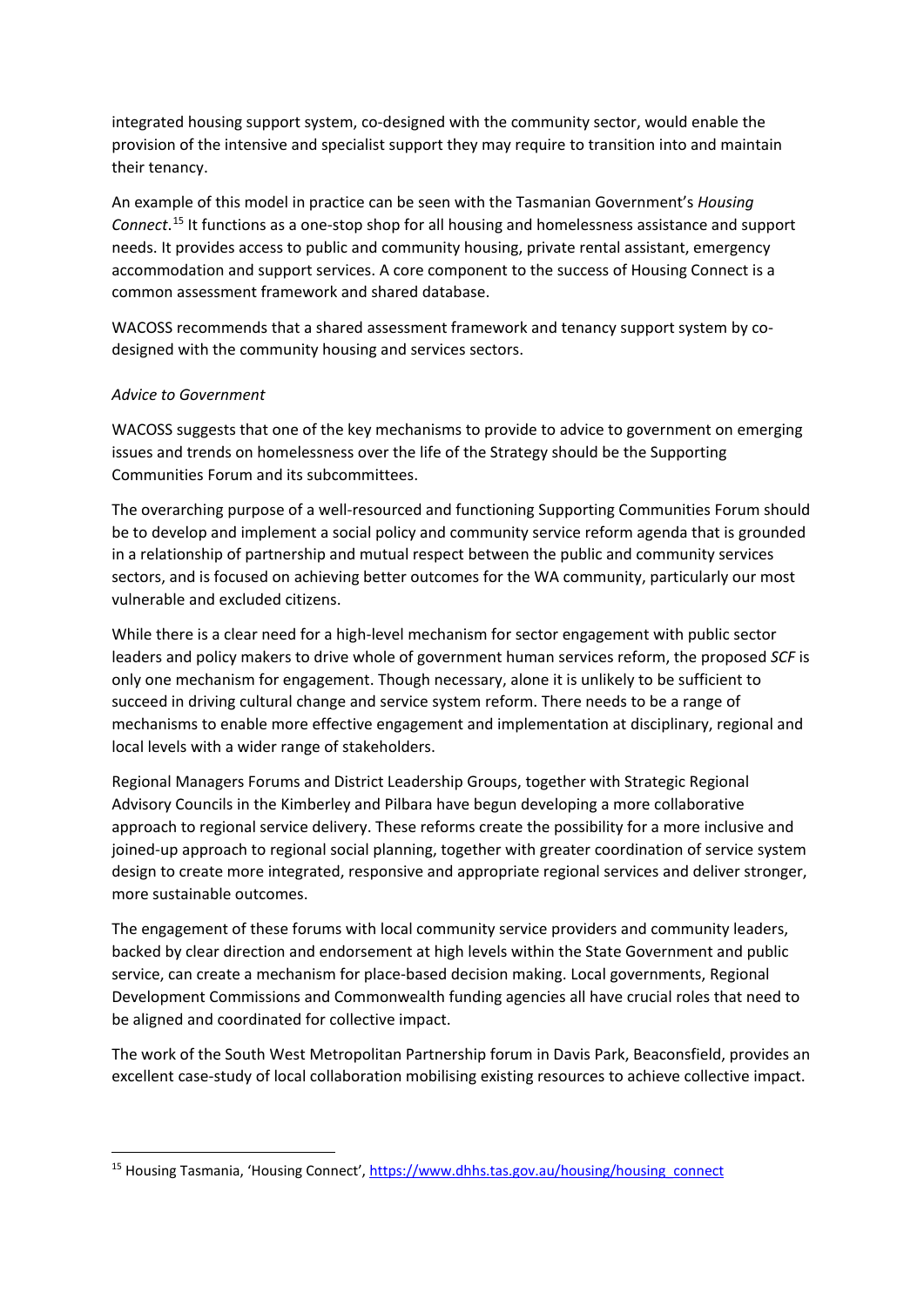WACOSS recommends that existing Regional Managers Forums and District Leadership Groups are empowered and resourced to become Regional Supporting Communities Forums, including local community leaders as equal partners (consistent with the partnership principles and behaviours). As part of a team that regularly comes together to share their learnings and successes, regional managers would contribute to the further development and refinement of practice guidelines and outcomes frameworks. They could also provide updates on lessons learned to the Supporting Communities Forum and the Cabinet Community Safety and Family Support Sub-committee.

These Regional Supporting Communities Forums should drive local engagement and planning processes to oversee the implementation of these place-based joint-commissioning trials. WACOSS recommends that their activities are supported by a framework and practice guidelines for commissioning place-based integrated services.

There is also a need to build and maintain local community service sector network capacity to ensure the connection, coordination and local knowledge needed for on-the-ground success. Proactive networking is critical in regional Western Australia, where small communities can be separated by huge distances, program coverage is patchy and service providers frequently work in isolation.

With the support of Lotterywest, WACOSS has been undertaking a regional capacity-building project in the Pilbara that demonstrates how additional network and policy capability can leverage greater collective impact. The WACOSS Pilbara Regional Manager role has provided an independent catalyst for change across the region. The capacity of individual service providers has been increased through training, advice and consultancy, while network capacity is enhanced through opportunities for likeminded people to learn and collaborate. The capacity of both Government and the community sector to engage effectively in partnership has improved through information sharing and regional cross sector forums, and the capacity of local services to have their voice heard in State and regional decision-making forums is increased.

#### *Outcomes Framework and Our Communities Report*

WACOSS welcomes the clear intention in the Directions Paper to develop an outcomes framework for the Strategy which will directly align with the whole-of-sector Outcomes Framework being developed by WACOSS, the Department of Premier and Cabinet, and the Supporting Communities Forum.

An outcomes framework offers the opportunity to co-design innovative service delivery at population, agency, program and place-based levels. Because the efficacy of service delivery is at the forefront of an outcomes commissioning process, it ensures service flexibility and responsiveness in the service design process, and also indicates how we measure our collective impact. A shared framework for evaluating service outcomes is imperative to inform sector investment and facilitate a more consistent whole-of-government and whole-of-sector approach. It is also essential to achievement of improved community outcomes.

This kind of service architecture is critical in supporting those who are experiencing complex need and entrenched disadvantage, areas where traditional service models and siloed funding programs have repeatedly failed to make inroads. In a period where our community sector faces the combined challenge of both increasing uncertainty in funding and escalating unmet needs, collaborative and targeted service delivery has become more important than ever.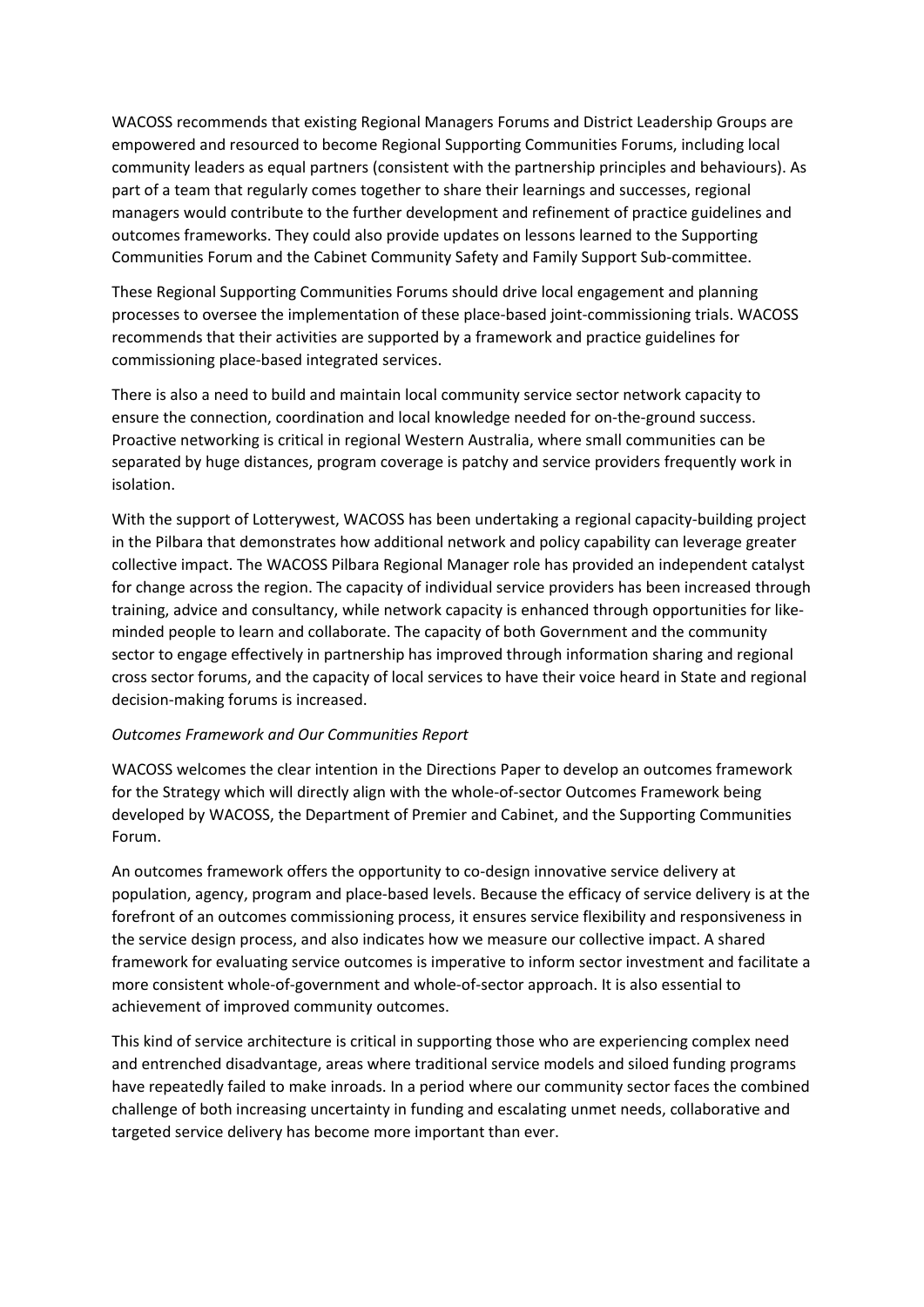It is also important, however, that this Strategy is connected to the biannual *Our Communities Report*, to be developed by the Supporting Communities Forum working group. Data collection across the life of the strategy must be linked to that of these two initiatives, not only to avoid inefficiency and unnecessary duplication, but to ensure that data is comparable and compatible.

## *Data Collection*

There is significant public sector data on community need and service outcomes, including data generated by the reporting of contracted services. Western Australia has significant opportunity and potential to develop data linkage capacities to provide transformative outcomes for the community. WA was once a leader on data linkage, research and innovation but now lags behind developments in other states.

Fundamental barriers to data linkage in Western Australia are the lack of explicit data standards and protocols across government departments and agencies, and the lack of central leadership driving the interpretation and promotion of data. A central data linkage and analysis unit is needed, to bring together expertise across the public (and research and community) sectors to drive innovation in priority areas to increase social impact and deliver better returns on public resources. The Council supports the recommendations of the *2016 Data Linkage Expert Advisory Group Review,* particularly calls for creating a data linkage statutory body, proactive policy to drive impact and innovation, enabling legislation, ethics oversight and resources to make it happen.<sup>[16](#page-9-0)</sup>

Data needs to be at the centre of policy development and evaluation in this state, but in order for that to occur, there needs to be clear leadership in setting priorities for social and 'public good' outcomes, and a mechanism for commissioning and pooling the research and analysis.

The absence of privacy laws in WA potentially creates a barrier to data sharing, as Commonwealth agencies and other jurisdictions can be reluctant to share and link data in the absence of clear assurances of privacy protection and compliance. State government agencies are often reluctant to share and link data in the context of a lack of clear guidelines and protocols, falling back onto restricting access through undue caution in the absence of enabling legislation and a systemic obligation to share data in the public's best interest. To this end, we recommend the state government prioritise the introduction of enabling privacy legislation and progress the WA Open Data policy to make clear the expectation and onus to share for the public good.

There is no central database of social research in WA that agencies, services and researchers can draw upon to facilitate policy development and service design, to align measurement and ensure prospective research adds to the knowledge base. Other jurisdictions in Australia have developed central data repositories, removed charges and bureaucratic barriers to data sharing and invested in proactively seeking opportunities to use data access and linkage to drive innovation, economic activity and better community outcomes.

It is crucial that part of engaging in data linkage and collection, that government and services address client concerns about data collection and sharing and ensure they can provide informed consent. Service users must be empowered to make decisions to share their own data to support and enable more effective service referrals and the provision of integrated services and support.

<span id="page-9-0"></span> <sup>16</sup> *Developing a whole-of-government data linkage model: A Review of Western Australia's data linkage capabilities*. Data Linkage Expert Advisory Group December 2016 (released 13 October 2017).